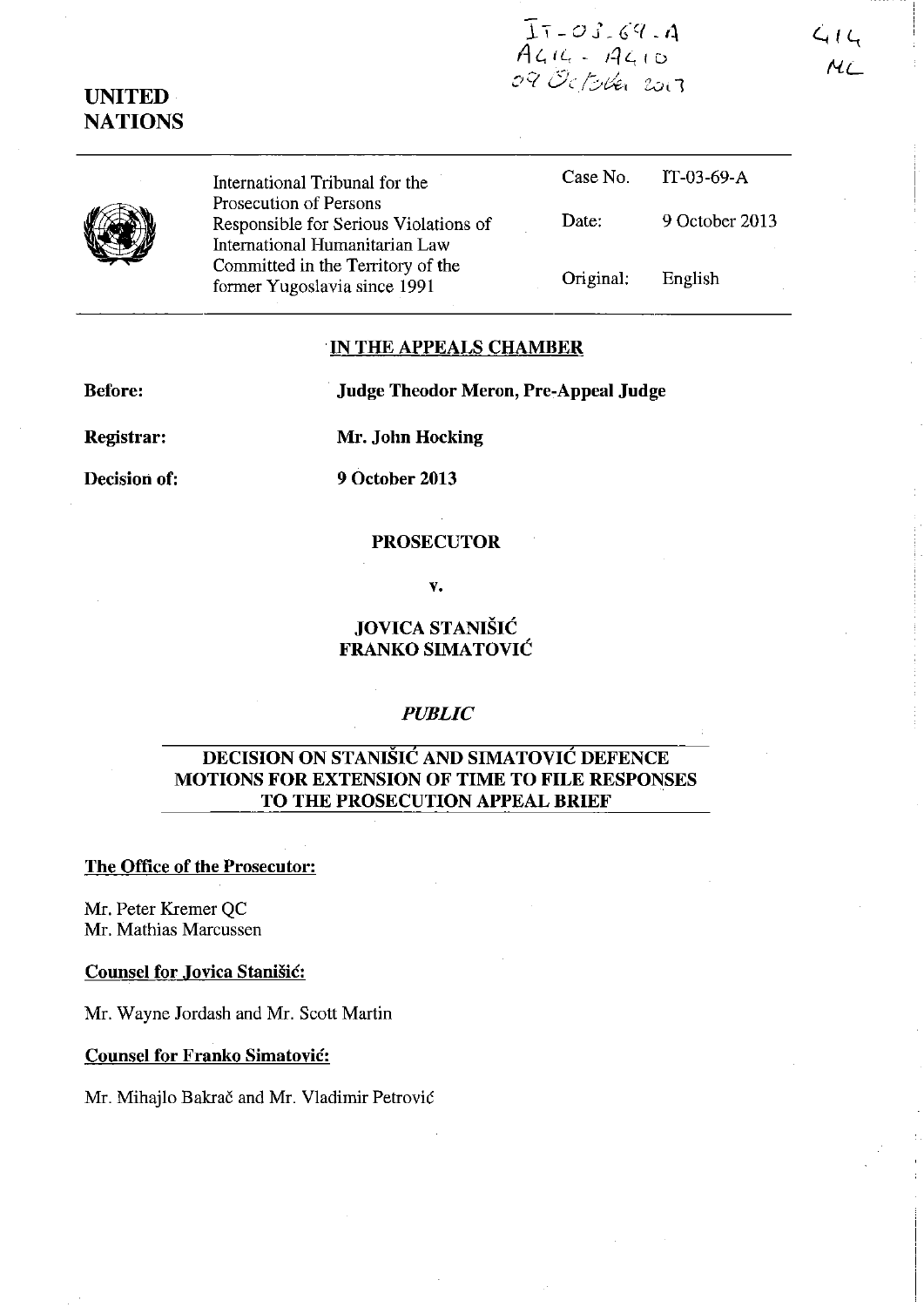**I, THEDOR MERON,** Judge of the Appeals Chamber of the International Tribunal for the Prosecution of Persons Responsible for Serious Violations of International Humanitarian Law Committed in the Territory of the former Yugoslavia since 1991 ("Appeals Chamber" and "Tribunal", respectively), and Pre-Appeal Judge in the Stanišić *and* Simatović case; 1

**NOTING** the Judgement rendered in the present case by Trial Chamber I on 30 May 2013:<sup>2</sup>

**NOTING** the notice of appeal filed by the Office of the Prosecutor ("Prosecution") on 28 June  $2013$ ;<sup>3</sup>

**BEING SEISED OF** the (1) "Urgent Stanišić Defence Request for Extension of Time to File Response to Appeliant Brief' filed by Jovica Stanišić ("Stanišić") on 25 September 2013 ("Stanišić Motion"), and the (2) "Urgent Simatović Defence Request for Extension of Time" filed by Franko Simatović ("Simatović") on 27 September 2013 ("Simatović Motion") by which Stanišić and Simatović request the Appeals Chamber to grant an extension of 30 days to file their respective Respondent's brief;<sup>4</sup>

**NOTING** the "Prosecution Response to Stanišić's and Simatović's Requests for Extension of Time to File Response Briefs" filed by the Prosecution on 4 October 2013 ("Response"), in which the Prosecution opposes both the Stanišić Motion and the Simatović Motion ("Motions") and requests, in the alternative, that the Prosecution be granted a similar extension of time in which to prepare its brief in reply should the Appeals Chamber grant the Motions;<sup>5</sup>

**NOTING** the "Stanišić Defence Reply to Prosecution Response to Urgent Stanišić Defence Request for Extension of Time to File Response to Appellant Brief" filed by Stanišić on 7 October 2013 ("Stanišić Reply"), in which Stanišić *inter alia* states that he does not oppose an extension of time for the Prosecution to prepare its brief in reply should the Appeals Chamber grant the Stanišić Motion;<sup>6</sup>

Order Designating a Pre-Appeal Judge; 8 October 2013.

<sup>&</sup>lt;sup>2</sup> Prosecutor v. Jovica Stanišić and Franko Simatović, Case No. IT-03-69-T, Judgement, 30 May 2013 (with confidential Appendix C) ("Trial Judgement").

<sup>&</sup>lt;sup>3</sup> Prosecution's Notice of Appeal, 28 June 2013. See also Prosecution Appeal Brief, 11 September 2013 (confidential; a public redacted version of the Prosecution Appeal Brief was filed on 25 September 2013), Notice of Filing of Public Redacted Version of Prosecution Appeal Brief and Corrigendum, 25 September 2013.

<sup>&</sup>lt;sup>4</sup> Stanišić Motion, paras 2, 17; Simatović Motion, paras 2, 10.

 $<sup>5</sup>$  Response, paras  $3-4$ , 14-15.</sup>

<sup>&</sup>lt;sup>6</sup> Stanišić Reply, para. 10.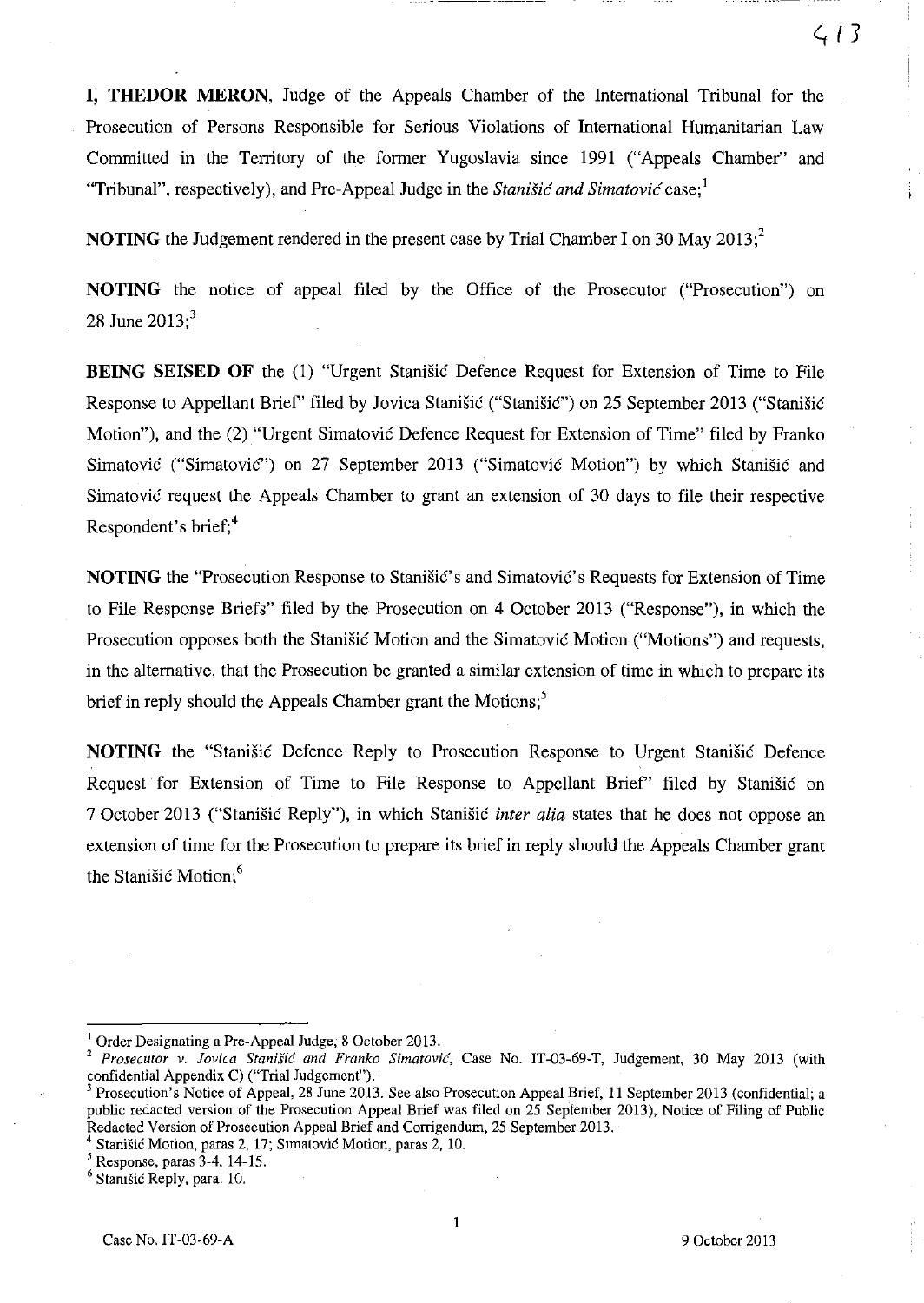**NOTING** the "Simatovic [sic] Defence Joinder to Stanisic [sic] Defence Reply" filed by Simatović on 7 October 2013 ("Sirnatović Reply") in which Simatović joins the arguments in the Stanišić  $Reply;$ <sup>7</sup>

**NOTING** that the Prosecution Appeal Brief was filed on **II** September 2013 and that the Respondent's briefs are due to be filed no later than 21 October  $2013$ ;<sup>8</sup>

**RECALLING** that, pursuant to Rules 127(A)(i) and 127(B) of the Rules, the Pre-Appeal Judge may, on good cause being shown, enlarge the time prescribed under the Rules;

**NOTING** the submissions of Stanišić and Simatović that good cause exists for granting the requested extensions of time in light of, *inter alia,* the breadth of the Appeal Brief, including the allencompassing nature and scope of the grounds of appeal, $9$  as well as the length of the Trial Judgement, the volume of the trial record, and the Prosecution's attempt to seek a *de novo* review of the evidence, which, according to Stanišić, requires him to address both the findings and the potential for new findings;<sup>10</sup>

**NOTING** that Stanišić and Simatović contend further that the requested extension of time will not influence the expeditiousness of the procedure to any significant extent, nor will it occasion any prejudice to the Prosecution;<sup>11</sup>

**NOTING** that the Prosecution submits that Stanišić and Simatović failed to show good cause warranting an extension of the time limit for filing their respective Respondent's brief, arguing in particular that: (1) neither has shown that the **Trial** Judgement is extraordinarily long nor that the Prosecution appeal is extraordinarily complex;  $12$  (2) they had sufficient notice before the Prosecution Appeal Brief to anticipate and begin their analysis and consultations on the three grounds of appeal;  $\frac{13}{3}$  (3) Stanišić's Defence counsel are intimately acquainted with the case and the trial record;<sup>14</sup> (4) the deadlines in the Rules already account for broad legal challenges;<sup>15</sup> and (5) the

 $<sup>7</sup>$  Simatović Reply, para. 2.</sup>

 $B$ Rule 112(A) of the Tribunal's Rules of Procedure and Evidence ("Rules").

**<sup>9</sup> In their respective submissions,** Stanišić **and** Simatović **underscore that the Prosecution: (1) has appealed each count of an indictment that covers a five-year time frame and the majority of the territory of Croatia and Bosnia and**  Herzegovina; (2) has also appealed the two most comprehensive modes of liability, namely Joint Criminal Enterprise liability and aiding and abetting; and (3) has made a comprehensive challenge to numerous factual findings of the Trial Chamber. Stanišić Motion, paras 5-12; Simatović Motion, paras 4-6.

**JO** Stanišić **Motion, paras 5, 13-15; see also** Simatović **Motion, paras 4-5,** 

<sup>&</sup>lt;sup>11</sup> Stanišić Motion, para. 2; Stanišić Reply, para. 9; Simatović Motion, para. 8.

 $12$  Response, paras 1, 5-14.

 $^{13}$  Response, paras 2, 8-10.

<sup>&</sup>lt;sup>14</sup> Response, para. 13.

**<sup>15</sup> Response, para. 6.**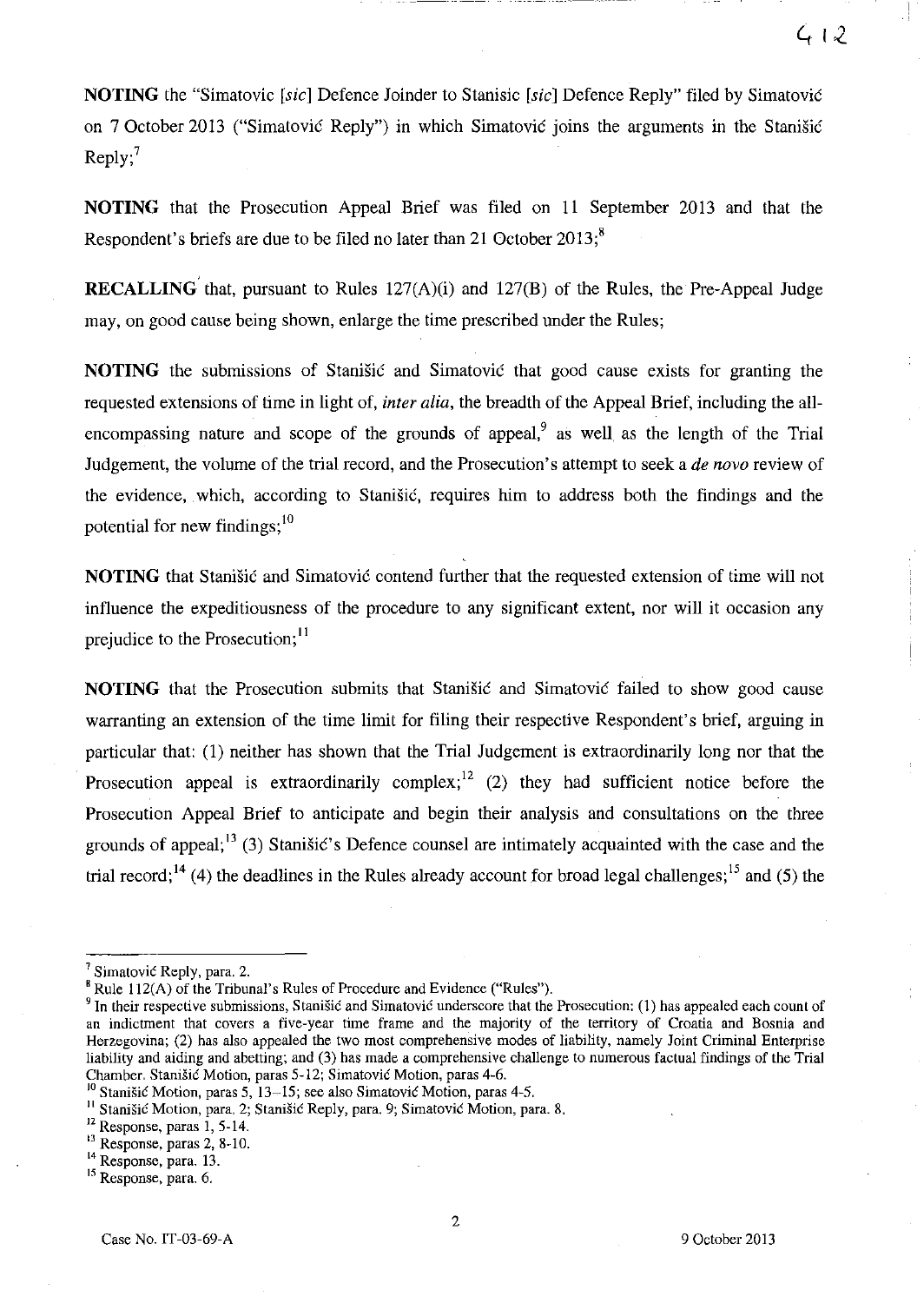requested extension would delay the appellate proceedings by nearly doubling the usual time for filing Respondent's briefs; 16

**NOTING** that in reply, Stanišić and Simatović argue, *inter alia,* that they did not have sufficient time to accurately prepare their respective Respondent's brief within the time allatted by Rule lI2(A) of the Rules in view of *inter alia* (1) the lack of specificity of the Notice of Appeal and (2) the timing of the notification of the resources available to the Defence;<sup>17</sup>

**CONSIDERING** that the Tribunal's deadlines for the filing of briefs pursuant to Rule 112(A) of the Rules are essential to ensure the expeditious preparation of the case;<sup>18</sup>

**NOTING** that Defence counsel have already started working on the respective appeals; <sup>19</sup>

**CONSIDERING,** however, that it is in the interests of justice that the parties have sufficient time to prepare meaningful briefs in full conformity with applicable provisions;<sup>20</sup>

**FINDING** that good cause exists for granting Stanišić, Simatović and the Prosecution an extension of time on that basis;

**FINDING,** however, that the extension of 30 days requested by Stanišić and Simatović is not justified by the circumstances of the case, and that a shorter extension of 15 days is more appropriate;

**FINDING FURTHER** that it is in the interests of justice to grant the Prosecution an extension of five days to file its brief in reply;

### **FOR THE FOREGOING REASONS,**

#### **HEREBY GRANT** the Motion **IN PART;** and

**<sup>16</sup>Response, para. 1.** 

<sup>&</sup>lt;sup>17</sup> Stanišić Motion, paras 6-8.

<sup>&</sup>lt;sup>18</sup> Prosecutor v. Vujadin Popović, Ljubiša Beara, Drago Nikolić, Radivoje Miletić, Milan Gvero and Vinko Pandurević, Case No. IT-05-88-A, Decision on Motions for Extension of Time and for Permission to Exceed Word Limitations, 20 October 2010, p. 4; *Prosecutor v. Ljube Boškoski and Johan Tarčulovski*, Case No. IT-04-82-A, Decision on Johan Tarčulovski's Motion for Extension of Time to File Appeal Brief, 16 October 2008, p. 2; *Momir* Nikolić *v. Prosecutor,*  Case No. IT-02-60/1-A, Decision on Defence Motion for Extension of Time to File Revised Brief in Reply, 2 September 2005, p. 3.

<sup>&</sup>lt;sup>19</sup> Prosecutor v. Nikola Šainović, Dragoljub Ojdanić, Nebojša Pavković, Vladimir Lazarević and Sreten Lukić *(Prosecutor v.* Šainović *et al.),* Case No. IT-05-87-A, Decision on Joint Defence Motion Seeking Extension of Time to File Appeal Briefs, 29 June 2009 p. 4.

*<sup>20</sup> Prosecutor v. Zdravko Tolimir,* Case No. IT-05-88/2-A, Decision on Zdravko Tolimir's Motion for an Extension of Time to File a Notice of Appeal, 3 January 2013, p. 1; *Pro.recutor v.* Šainović *et al,* Case No. IT-05-87-A, Decision on Defence Requests for Extension of Time and Word Limits to File Reply Briefs, 20 January 2010, p. 2; *Prosecutor v.*  Šainović *et al.,* Case No. IT-05-87-A, Decision on Joint Request for Extension of Time to File Respondent's Brief, 27 July 2009, p. 4.